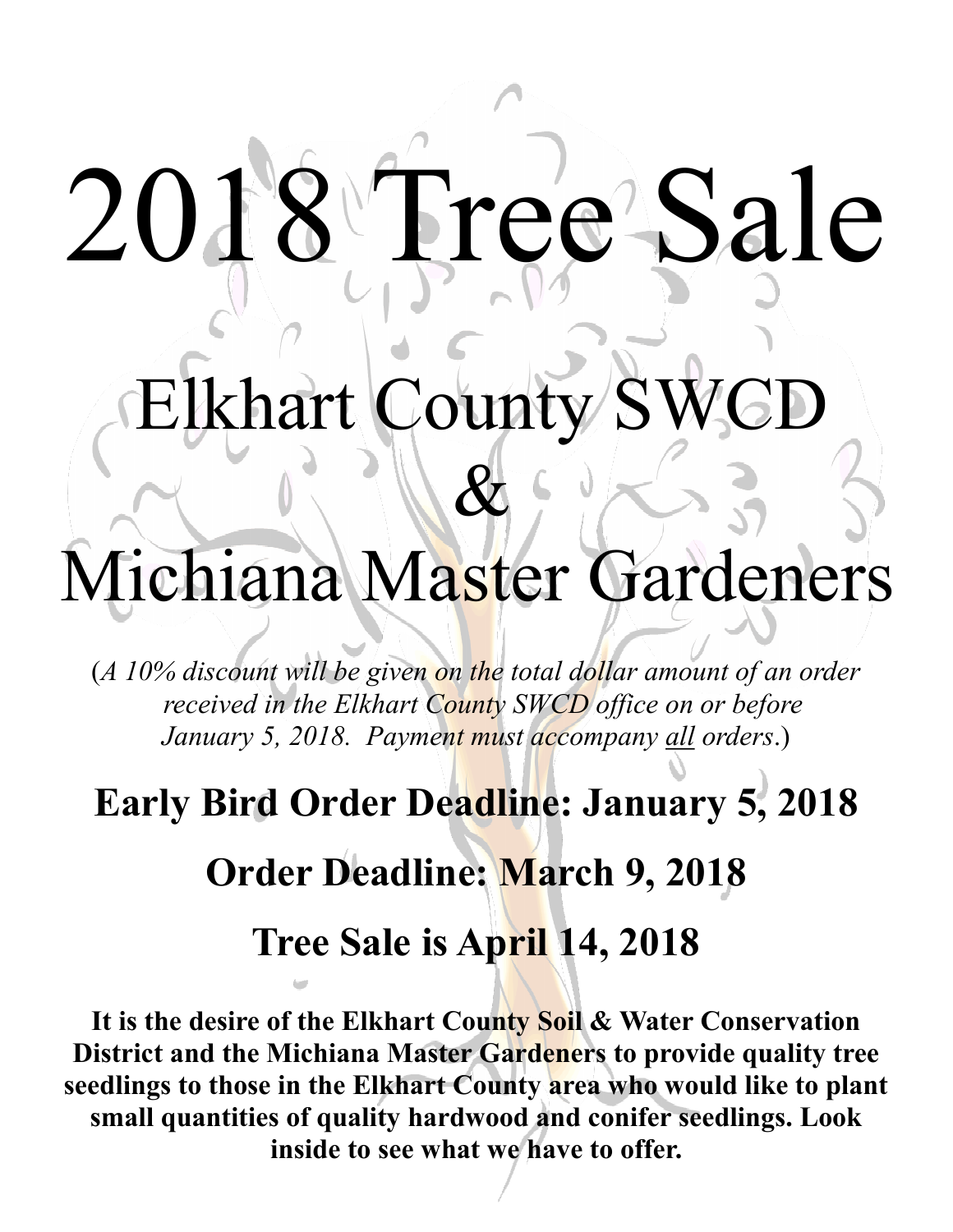**Species Information Species Information**

| Species                                       | Mature<br>Height | Growth<br>Rate        | Drainage<br>$\bf \ddot{s}$ oil | Products<br>Plant | Light | Tolerant<br>Salt | Benefits         | Key                                                                               |
|-----------------------------------------------|------------------|-----------------------|--------------------------------|-------------------|-------|------------------|------------------|-----------------------------------------------------------------------------------|
| EVERGREENS                                    |                  |                       |                                |                   |       |                  |                  | <b>B-Border</b>                                                                   |
| American Arborvitae (Thuja occidentalis)      | $30 - 60$        | SL-MD                 | Most Soils                     | C, SD             | PS-FS | $\frac{1}{2}$    | B, EC, WB, WL    | $C$ – $C$ one                                                                     |
| Canaan Fir (Abies balsamea var. phanerolepis) | 40-55'           | SL-MD                 | Most Soils                     | C, SD             | PS-FS | $\tilde{z}$      | B, EC, WB, WL    | <b>EC-Erosion Control</b><br>$\mathbf{D}\mathrm{-}\mathbf{D}\mathrm{r}\mathrm{y}$ |
| Eastern White Pine (Pinus strobus)            | $75 - 100$       | д                     | M, D                           | C, SD             | PS-FS | $\frac{1}{2}$    | B, EC, T, WB, WL | $F - Fast$                                                                        |
| <b>DECIDUOUS TREES</b>                        |                  |                       |                                |                   |       |                  |                  | FL-Flower<br>FR-Fruit                                                             |
| Kousa Dogwood (Cornus kousa)                  | $15 - 25$        | SL-MD                 | M, D                           | FL, SD            | PS-FS | Limited          | EC, O, S, WL     | FS-Full Sun<br>M-Moist                                                            |
| Sugar Maple (A cer saccharum)                 | $60 - 75$        | <b>CIN-TS</b>         | Most Soils                     | FL, SD            | PS-FS | Limited          | EC, S, T, $WL$   | MD-Medium                                                                         |
| Sweet Gum (Liquidambar styraciflua)           | $60 - 75$        | <b>ND-F</b>           | ⋝                              | $\mathcal{D}$     | ES    | $\frac{1}{2}$    | EC, S, WL        | PS-Partial Sun<br><b>D-Ornamental</b>                                             |
| Tulip Poplar (Liriodendron tulipifera)        | $70 - 100$       | щ                     | M, D                           | FL, SD            | PS-FS | Intermediate     | EC, S, T, $WL$   | S-Shade                                                                           |
| White Oak (Quercus alba)                      | $50 - 80$        | SL-MD                 | M, D                           | FL, SD            | PS-FS | $\tilde{z}$      | EC, S, $WL$      | $SL-Slow$<br>$SD - S$ eed                                                         |
| SMALL TREES AND SHRUBS                        |                  |                       |                                |                   |       |                  |                  | <b>Timber</b>                                                                     |
| Allegheny Serviceberry (Amelanchier laevis)   | $30 - 35$        | g                     | M.D                            | FR, SD            | PS-FS | Limited          | EC, O, WB, WL    | WB-Windbreak<br>W-Wet                                                             |
| Highbush Cranberry (Viburnum trilobum)        | $5 - 10$         | $\overline{\text{S}}$ | M, D                           | FL, FR, SD        | S-FS  | $\frac{1}{2}$    | EC, B, WL        | $W_{L-Wildlife}$                                                                  |
| Pussy Willow (Salix discolor)                 | $15 - 25$        | щ                     | Most Soils                     |                   | PS-FS | Yes              | Β, O,            |                                                                                   |
| Spicebush (Lindera benzoin)                   | $6 - 12$         | $\overline{\text{S}}$ | Most Soils                     | FL, FR, SD        | PS-FS | $\frac{1}{2}$    | B, WL            |                                                                                   |
| Sweet Shrub (Calycanthus floridus)            | $6-9$            | <b>CIV-TS</b>         | Most Soils                     | 已                 | PS-FS | $\frac{1}{2}$    | EC, B, O, WL     |                                                                                   |
|                                               |                  |                       |                                |                   |       |                  |                  |                                                                                   |



## **Call Before You Dig Call Before You Dig**

Call the Indiana Underground Plant Protection Service (IUPPS) before you dig. Call the Indiana Underground Plant Protection Service (IUPPS) before you dig.<br>Please call at least 2 days before you begin your project and follow these steps: Please call at least 2 days before you begin your project and follow these steps:

(1) Outline your project with white paint

(1) Outline your project with white paint

- (2) Call IUPPS at 1-800-382-5544
- (2) Call IUPPS at  $1-800-382-5544$ <br>(4) Know your county and township where you are digging<br>(5) Provide the name and phone number of the person digging (if not you)
	- (4) Know your county and township where you are digging
- (5) Provide the name and phone number of the person digging (if not you)
	- (6) Give the utility companies time to respond  $(7)$  Dig with care! (6) Give the utility companies time to respond (7) Dig with care!

CUT ON DOTTED LINE AND RETURN WITH PAYMENT BY MARCH 9, 2018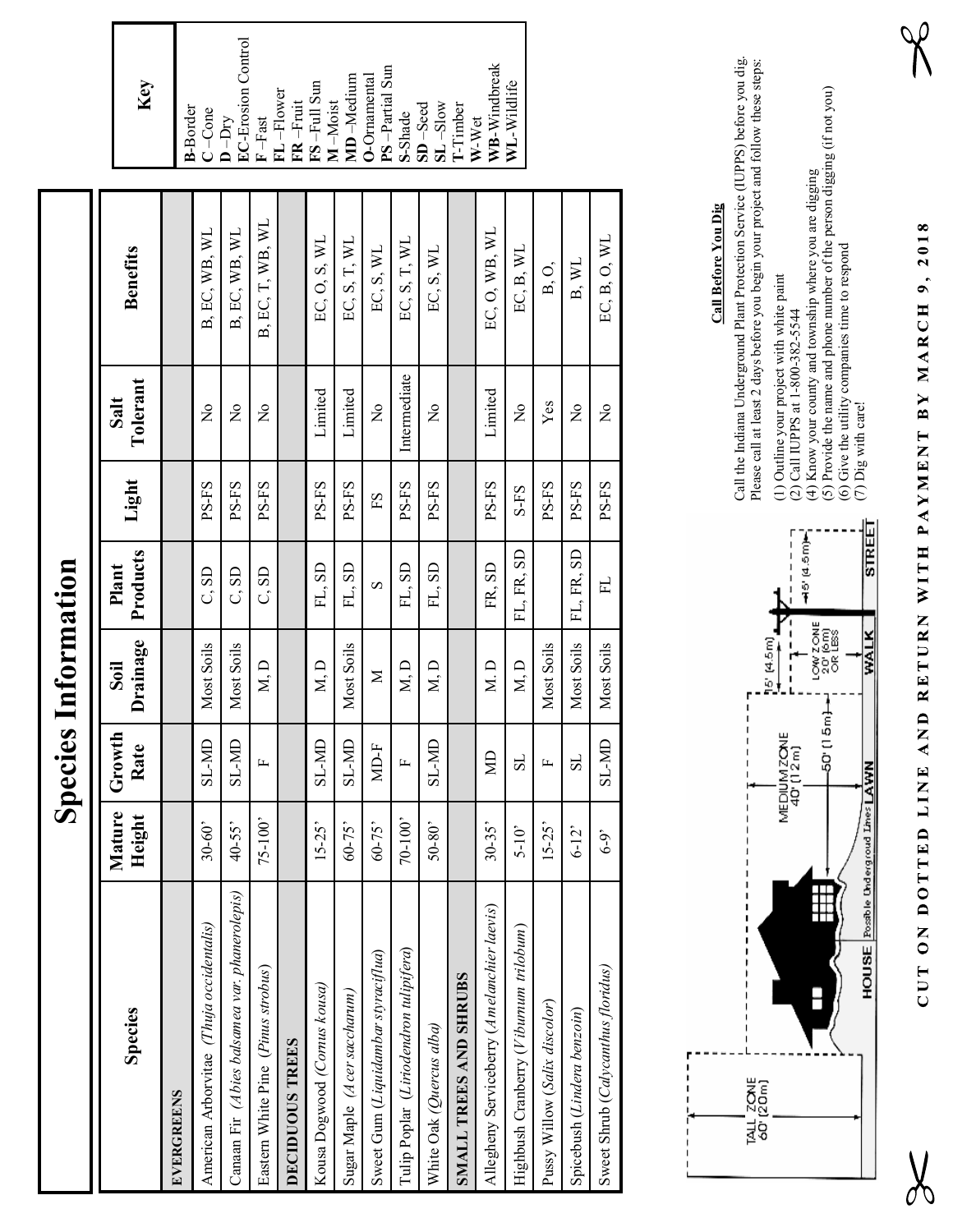|                                                   | <b>Terms and Conditions</b>                                                                                                                                   |
|---------------------------------------------------|---------------------------------------------------------------------------------------------------------------------------------------------------------------|
| Name:                                             | Payment must accompany the order.<br>Orders of 500 - 999 trees per species receive a 20% discount.                                                            |
| <b>Street Address:</b>                            | Orders of 1000 trees per species receive a 30% discount.<br>(Call for pricing information.)<br>Orders received on or before <b>January 5, 2018</b> , will re- |
| City:<br><b>Zip Code:</b><br>State:               | ceive a 10% discount.<br>Only <b>ONE</b> discount per order is allowed.<br>Orders must be postmarked no later than: <i>March</i> 9, 2018.                     |
| Telephone: (WE MUST HAVE THIS FOR DAY OF PICK UP) | Trees are available to anyone and may be planted without<br>restriction. We reserve the right to make alterations if<br>necessary.                            |
| (WE NEED FOR NEXT YEAR'S ORDER FORM)<br>Email:    | We <b>DO NOT</b> furnish replacements.<br>Sizes may vary due to weather conditions beyond our control.                                                        |

#### ENTER QUANTITY OF PACKS AND TOTAL DOLLAR AMOUNT DUE BELOW

| <b>Species</b>                  | <b>Seedling</b><br>Height                                                                                                                                             | <b>Total SS</b> |           |           |  |  |
|---------------------------------|-----------------------------------------------------------------------------------------------------------------------------------------------------------------------|-----------------|-----------|-----------|--|--|
| American Arborvitae *           | $12 - 20$ "                                                                                                                                                           | X \$13.00       | X \$23.00 | X \$51.00 |  |  |
| Allegheny Serviceberry *        | $18 - 24"$                                                                                                                                                            | X \$ 9.00       | X \$15.00 | X \$34.00 |  |  |
| Canaan Fir                      | $10 - 14"$                                                                                                                                                            |                 |           |           |  |  |
| Eastern White Pine *            | $14 - 24$ "                                                                                                                                                           |                 |           |           |  |  |
| Highbush Cranberry *            | $18 - 24$ "                                                                                                                                                           | X \$11.00       | X \$20.00 | X \$45.00 |  |  |
| Kousa Dogwood                   | $18 - 24$ "                                                                                                                                                           | X \$ 9.00       | X \$15.00 | X \$34.00 |  |  |
| Pussy Willow *                  | $18 - 24$ "                                                                                                                                                           | X \$12.00       | X \$22.00 | X \$49.00 |  |  |
| Spicebush *                     | $18 - 24$ "                                                                                                                                                           | X \$11.00       | X \$20.00 | X \$45.00 |  |  |
| Sugar Maple *                   | $18 - 24"$                                                                                                                                                            | X \$11.00       | X \$20.00 | X \$45.00 |  |  |
| Sweet Gum *                     | $18 - 24"$                                                                                                                                                            | X \$10.00       | X \$18.00 | X \$39.00 |  |  |
| Sweet Shrub                     | $18 - 24"$                                                                                                                                                            | X \$11.00       | X \$19.00 | X \$43.00 |  |  |
| Tulip Poplar *                  | $18 - 24$ "                                                                                                                                                           | X \$ 9.00       | X \$15.00 | X \$34.00 |  |  |
| White Oak *                     | $18 - 24$ "                                                                                                                                                           | X \$ 9.00       | X \$16.00 | X \$36.00 |  |  |
| <b>Variety Pack:</b>            | Qty of Packs<br>X \$10.00<br>(Two of each) ~ Allegheny Serviceberry, Kousa Dogwood, and Tulip Poplar                                                                  |                 |           |           |  |  |
|                                 | $\mathbf S$                                                                                                                                                           |                 |           |           |  |  |
|                                 | $\mathbf S$                                                                                                                                                           |                 |           |           |  |  |
| *Native to Indiana              | $\boldsymbol{\mathsf{S}}$                                                                                                                                             |                 |           |           |  |  |
|                                 | Make all checks payable to:<br><b>Elkhart County Soil and Water Conservation District</b><br>17746-B County Road 34, Goshen, IN 46528<br>Phone: (574) 533-4383 ext. 3 |                 |           |           |  |  |
| <b>OFFICE USE:</b><br>$CHECK$ # | CONFIRMATION#                                                                                                                                                         |                 |           |           |  |  |